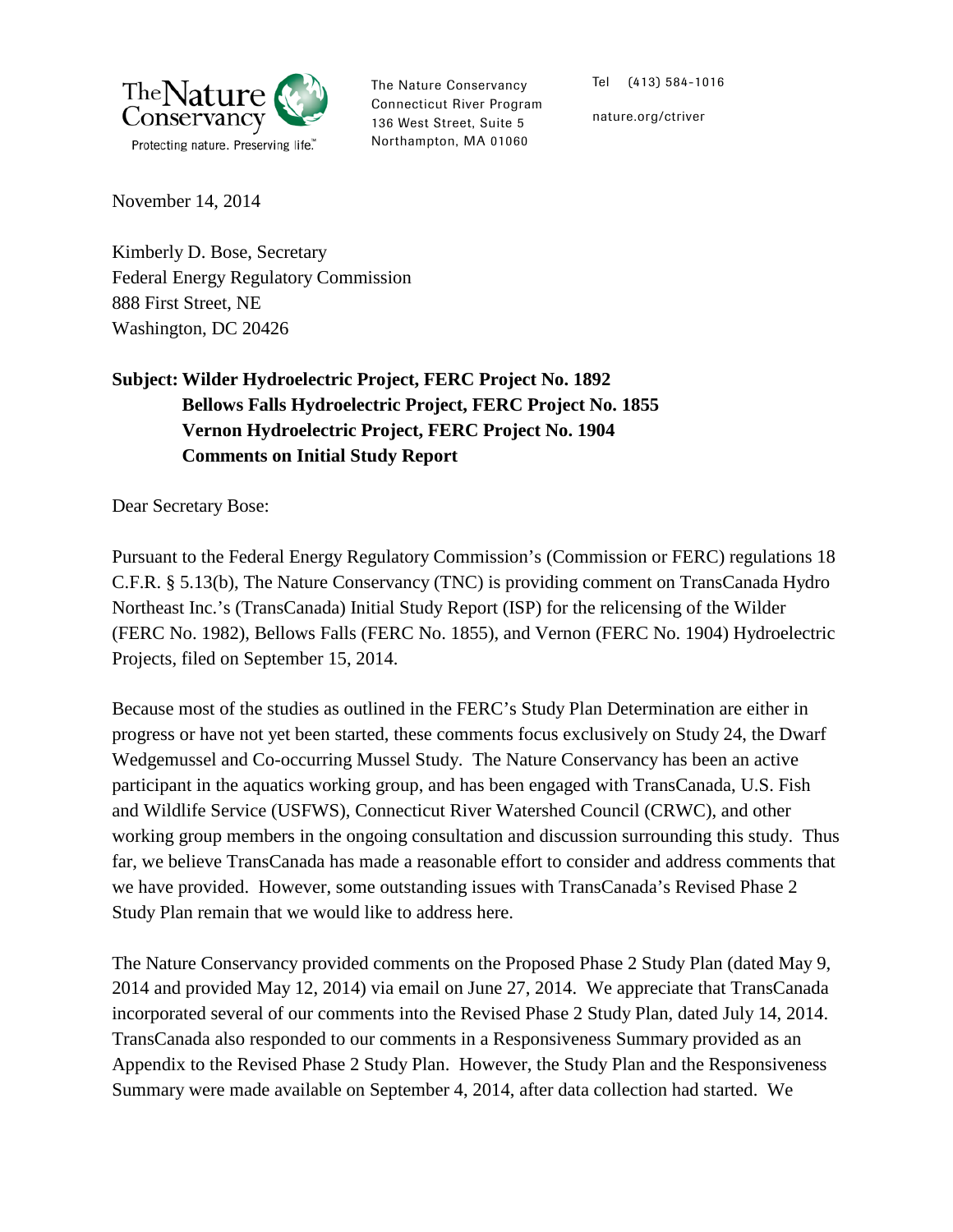regret that we were not able to discuss the Study Plan further before data collection started, as we had some remaining questions and comments regarding how TransCanada incorporated and responded to our questions. These additional questions and comments follow.

#### **Use of Co-Occurring Mussel Species as Surrogates**

In the Revised Phase 2 Study Plan for Study 24 (ISR Volume VI), TransCanada proposes to include co-occurring species in their assessment because of the low density of the federallyendangered dwarf wedgemussel (DWM), "with the intent to use co-occurring species as surrogates for dwarf wedgemussels and mussel habitat because dwarf wedgemussels can occupy all of the same water depths and habitat types as other species (p. 8)." We agree that collecting data on co-occurring mussel species will be very informative for understanding project effects on these species. However, the distribution and abundance of these co-occurring species, both locally and range-wide, preclude their use as surrogates for DWM. We cannot assume that these species share an identical habitat niche without empirical evidence supporting such a claim. Qualitative and anecdotal evidence is not a sufficient basis for such a major assumption, especially given the potential consequences on the long-term persistence of this species in the project-affected area. Unless proved otherwise, we must assume that habitat could be one of the limiting factors that have contributed to the endangered status of dwarf wedgemussel.

#### **Habitat Suitability and Site Selection**

TransCanada has also stated that survey sites and transects were selected based on known habitat suitability for DWM; e.g.,"Six locations are proposed for the quantitative and qualitative surveys in 2014, including two locations with suitable habitat…" and "[Transects] will be placed within the depth range where mussels (especially dwarf wedgemussels) are more common..."<sup>[1](#page-1-0)</sup> Based on these statements, we have some concerns that there are additional unstated assumptions with regard to DWM habitat, and that these assumptions could possibly inhibit the evaluation of potential project effects on DWM. Specifically, we are concerned that site and/or transect selection has occurred based on undefined habitat characteristics that could potentially bias habitat suitability results. That is, if sites and transect locations are selected using a set of undefined habitat parameters, then study results will simply be reporting habitat suitability as it has already been pre-determined. If there are empirical data that describe DWM habitat suitability that are being used to define survey locations, these data need to be made explicit and available.

<span id="page-1-3"></span><span id="page-1-2"></span>Furthermore, in addition to stating that they already have some understanding of habitat suitability, TransCanada has stated that DWM is both a fluvial species<sup>[2](#page-1-1)</sup> and a generalist<sup>[3](#page-1-2)[4](#page-1-3)</sup>. We

<span id="page-1-0"></span><sup>&</sup>lt;sup>1</sup> Revised Phase 2 Study Plan for Study 24, Initial Study Report Volume VI, p. 4

<span id="page-1-1"></span><sup>2</sup> Phase 1 Report for Study 24, Initial Study Report Volume IV, p. ii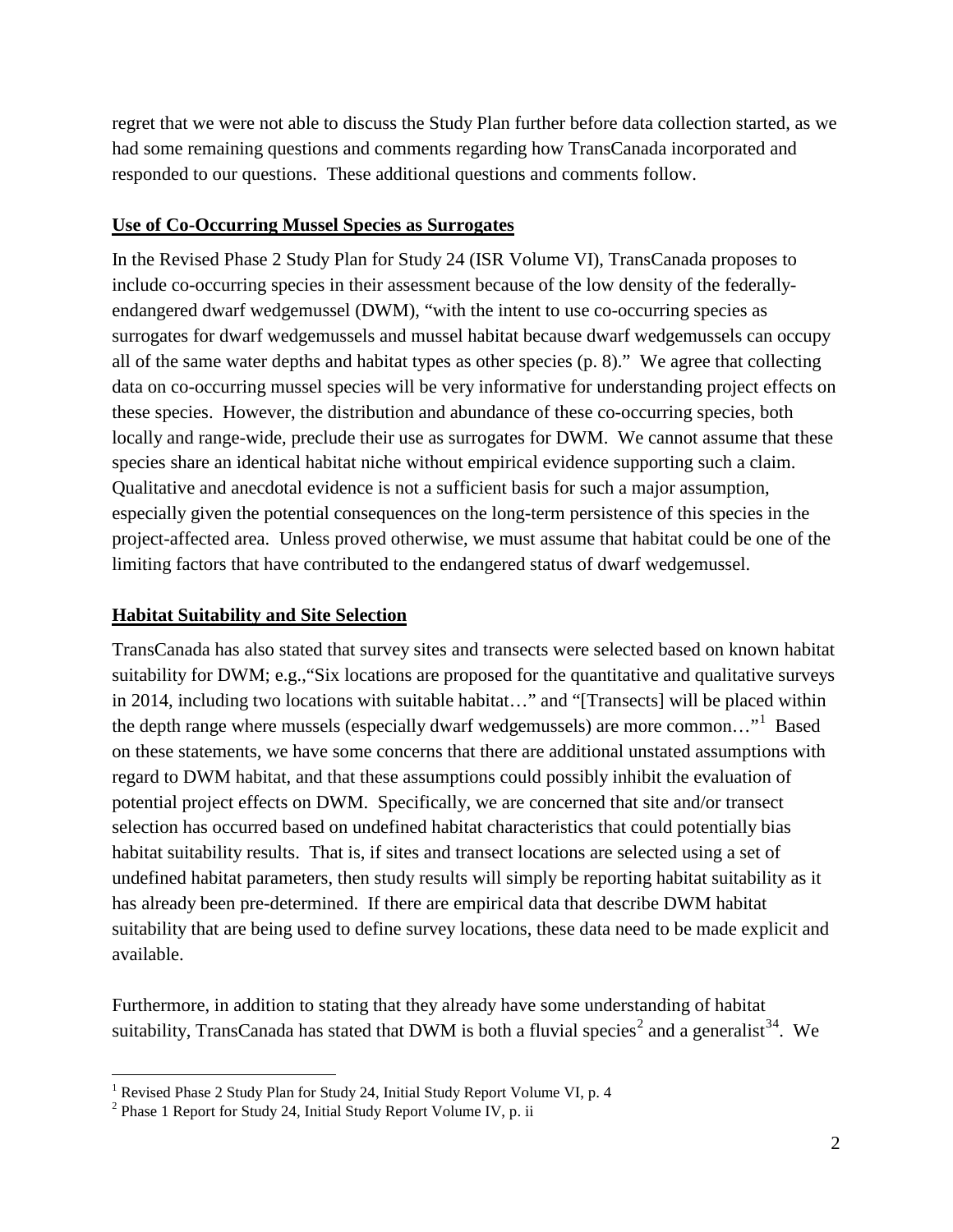recognize that TransCanada has also agreed that DWM does not in fact exist everywhere (as the term "generalist" implies), and that there is research yet to be done to increase our understanding in this area<sup>4</sup>; however, we want to emphasize the potential issues with using the term "generalist" loosely, as it is contradictory to other statements and could be misleading. It is possible that these apparent contradictions are related to undefined assumptions (as indicated above). In general, the issue of habitat suitability – what is known, how it is influencing site selection, and how this will influence the data used to evaluate habitat suitability – needs to be clarified.

#### **Definition of Site and Transect Locations**

In comments to TransCanada regarding their Proposed Phase 2 Study Plan for Study 24, TNC suggested that because DWM are so rare, and because they were found at only 31 locations in the systematic sampling protocol that was undertaken in 2011 and 2013, that TransCanada should collect habitat data at all 31 sites to maximize our understanding of this rare species. In response, TransCanada stated that the number of locations where DWM were found was "irrelevant"<sup>[5](#page-2-0)</sup>. We are unsure what this statement means, as elsewhere TransCanada has asserted that DWM are rare and patchily distributed in the project-affected area<sup>[6](#page-2-1)</sup>. It is not clear how TransCanada can determine a patchy distribution if the number of locations where DWM were found is irrelevant. To make the conclusion that DWM are rare and patchy, the proportion of sites where DWM were found would need to be relevant, as well as where these sites were located in the study area. We are concerned that TransCanada's statements may be reflective of a survey protocol that is different from what we understood it to be. We understood that the DWM survey was based on a systematic sampling design. For a systematic survey, a study area is divided into equal portions (the "sites"), and each of these sites is sampled equally. However, TransCanada also has not clearly defined the specific spatial unit for the sites, so we are therefore unsure of the actual survey design. [TransCanada did state at one point that a "location" is "within  $\sim$ 400 meters"<sup>[7](#page-2-2)</sup>; however, if this were the spatial unit of the systematic sampling design, TransCanada would have had to sample over 400 sites, and there has been no mention of randomization in site selection.]

Furthermore, TransCanada asserted that within the 34 miles of river where DWM were found, they "could be found at most locations if survey duration was long enough.<sup>[8](#page-2-3)</sup>" We also do not understand how this statement is consistent with the statement about DWM's patchy distribution.

<span id="page-2-3"></span><sup>&</sup>lt;sup>3</sup> Transcript for the July 1, 2014 Aquatics Working Group Consultation Conference Call, p. 2, in the Consultation Record, Appendix A of the Initial Study Report Volume I

<sup>4</sup> Initial Study Results Meeting Summary, p. 10

<span id="page-2-0"></span><sup>&</sup>lt;sup>5</sup> Attachment A, Responsiveness Summary, of the Revised Phase 2 Study Plan for Study 24, Initial Study Report Volume VI, p. A-3<br><sup>6</sup> Phase 1 Report for Study 24, Initial Study Report Volume IV, p. 40

<span id="page-2-1"></span>

<span id="page-2-2"></span> $<sup>7</sup>$  Initial Study Results Meeting Summary, p. 10</sup>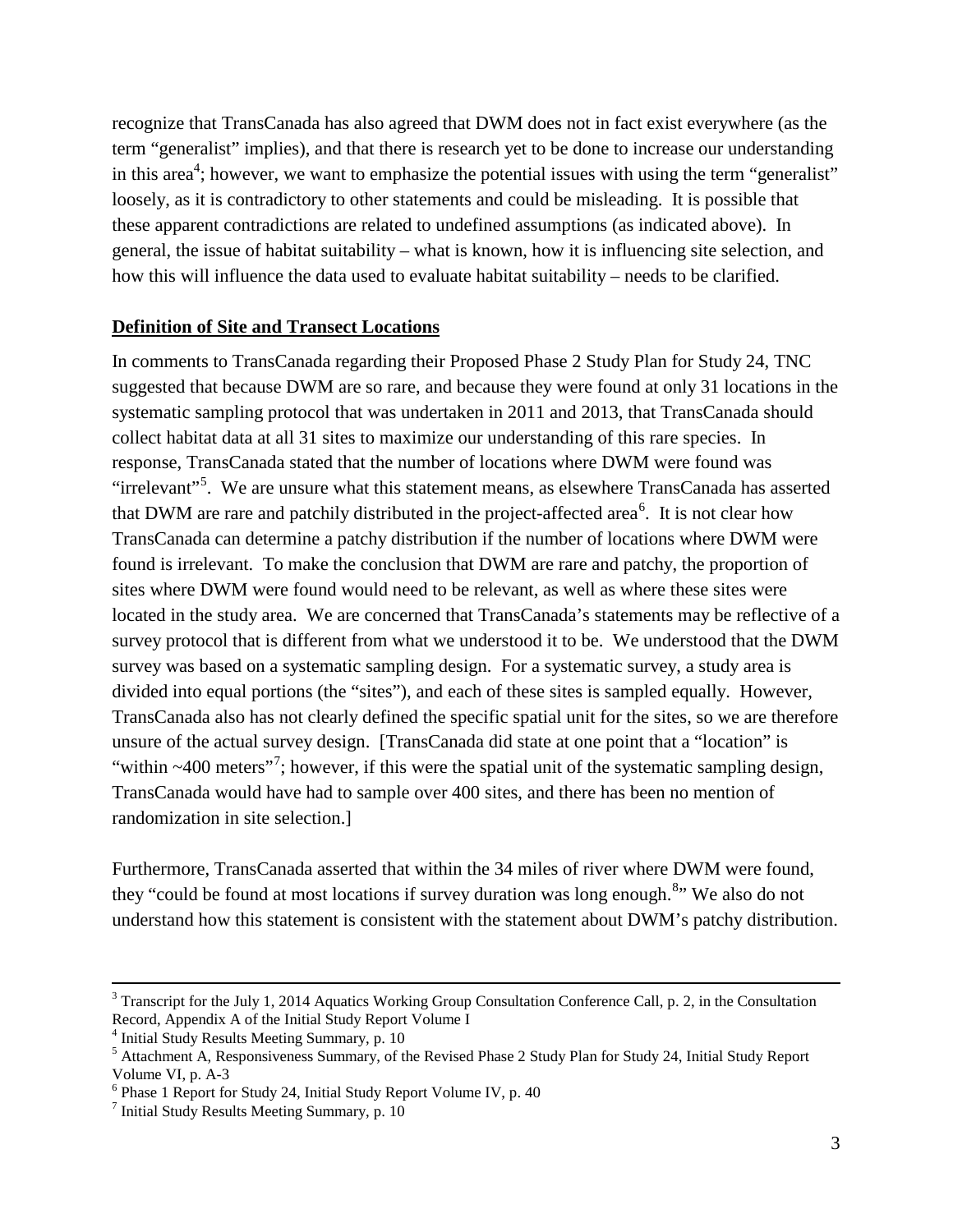A population cannot be both patchily distributed and found at most locations within an area. This apparent contradiction will need to be rectified for these data to be used to evaluate potential project effects on DWM.

TransCanada goes on to say in reference to the 31 sites where DWM were detected that "there is nothing particularly special about the sites, and habitat was quite homogeneous among them.<sup>[9](#page-3-0)</sup>" Given the previous discussion with regard to undefined habitat parameters and the potential for biased sampling, we believe this statement is unfounded. Furthermore, we assert that every location where a rare endangered species is located has some kind of informational value. In any rare species analysis, habitat data are limited, and it is therefore critical to include as much information as is available. TransCanada has recognized that DWM are not located everywhere and research remains to be done to increase our understanding in this area<sup>[10](#page-3-1)</sup>; it follows that the grounds do not exist to make an independent judgment call on the informational value of a site. Understanding why DWM are located at these 31 sites, and none of the others, is extremely important for ensuring the long-term persistence of this federally-endangered species.

An additional reason to sample all 31 sites is to confirm a claim that TransCanada made in the Phase 1 Study Report, that DWM "appear to occur only in surveyed areas of the Connecticut River where water level fluctuations are minimal or non-existent." If in fact DWM are limited to certain areas of the project-affected area because of project operations, as this statement suggests, all locations where DWM are present should be included in the habitat analysis to rule out other factors that may be characterizing DWM distribution.

In further defense of not collecting data at all 31 sites, TransCanada asserts that subsampling is a commonly-accepted practice. We agree with this statement; however, subsampling is generally restricted to application where particular data types are not limited, and effort needs to be reduced for the sake of practicality. Furthermore, 31 sites out of 210 total sites is already a significant subsample, especially given the rarity of this species and given that TransCanada has stated it will not conduct additional sampling at sites where DWM were undetected $11$ .

TransCanada also states that collecting quadrat data at each site will add to the unoccupied data set since DWM will not be detected in every quadrat. We think that this is a valid point; however, if this is one of the intentions of the study design, transects placed longitudinally in the

<sup>&</sup>lt;sup>8</sup> Attachment A, Responsiveness Summary, of the Revised Phase 2 Study Plan for Study 24, Initial Study Report Volume VI, p. A-3<br><sup>9</sup> Attachment A, Responsiveness Summary, of the Revised Phase 2 Study Plan for Study 24, Initial Study Report

<span id="page-3-0"></span>Volume VI, p. A-3<br><sup>10</sup> Initial Study Results Meeting Summary, p. 10<br><sup>11</sup> Attachment A, Responsiveness Summary, of the Revised Phase 2 Study Plan for Study 24, Initial Study Report

<span id="page-3-1"></span>

<span id="page-3-2"></span>Volume VI, p. A-2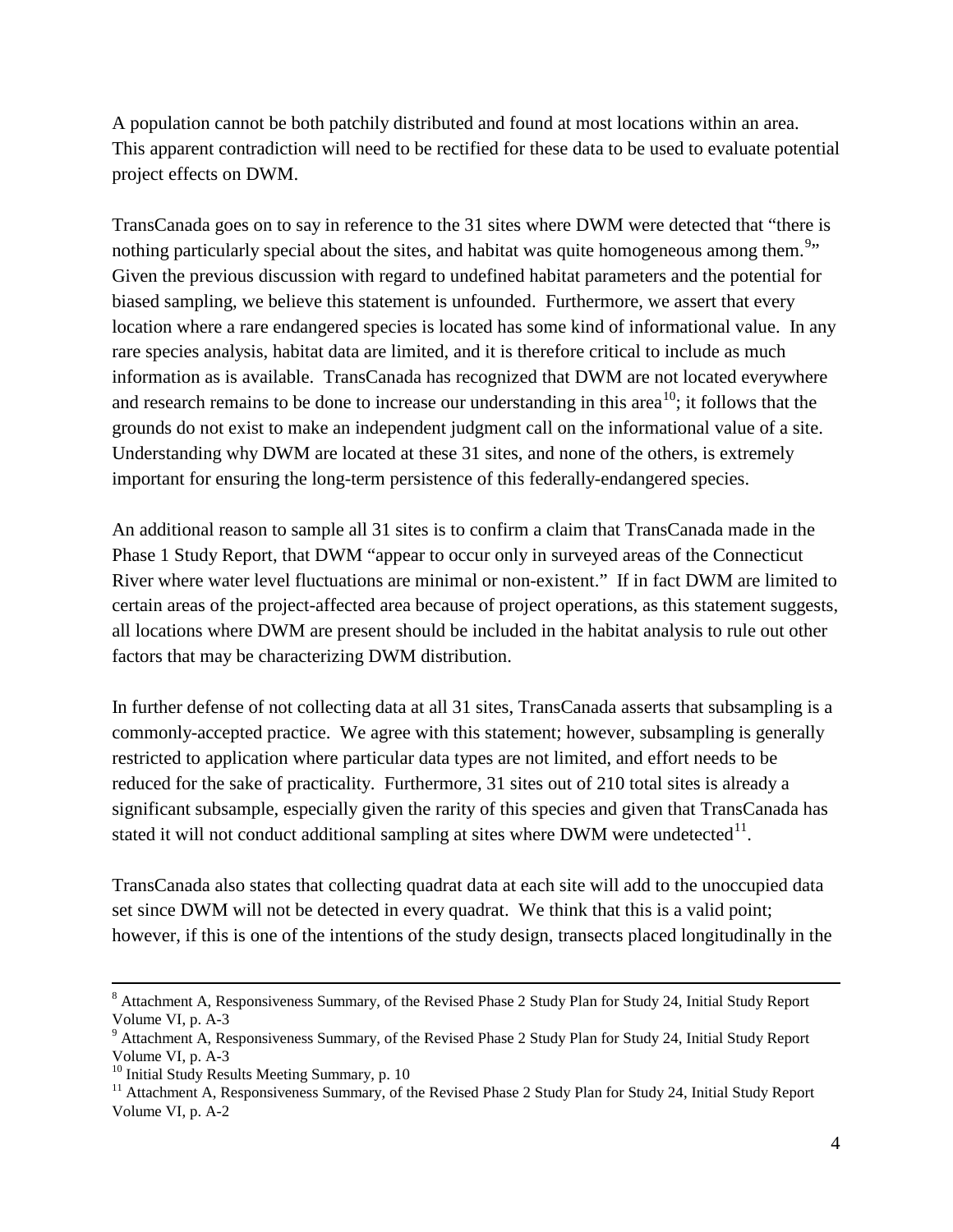channel limits the breadth of data that could be used for this purpose. In large river systems with large macrohabitat units, habitat diversity is greater laterally across the channel (bank to bank) than it is longitudinally. Furthermore, DWM data collected in longitudinal transects are not as compatible with habitat data collected for the hydraulic and instream flow habitat models (Studies 4 and 9, respectively), as would be data collected in lateral transects.

## **Issues of Detection of Rare Species**

We are also concerned with early reports that imply that even fewer DWM were detected per unit effort in 2014 compared to 2011 and 2013. This is either a reflection of a true population decline over a very short period, or it may be reflective of seasonal differences in detection rates. In earlier discussions, TransCanada has asserted that they are highly effective at detecting DWM if it is present at a site. However, it is not unusual for detection probabilities to change due to seasonal factors. Because TransCanada is not estimating detection probability of DWM, we suggest that sampling is repeated at a time of year when DWM detection has been demonstrated to be highest in order to increase DWM detection rates.

## **Analysis**

The Revised Phase 2 Study Plan for Study 24 states that "mussel densities (mussels/m<sup>2</sup>) will be computed from both transect and quadrat data" (p. 8). However, it is not clear whether this means the data will be pooled, or that separate calculations will be made for transects and for quadrats. If pooled data are to be used, we suggest also providing the densities for each method.

This section of the Revised Phase Study Plan also states, "Total population size (with variance estimates) of each species will be computed from quadrat data…" (p. 8). This should state "relative abundance" instead of "total population size" because population size cannot be determined with these methods.

Further in this section, the Revised Phase 2 Study Plan states, "Logistic regression will be used to relate two response variables (species presence and species density) to key predictive habitat parameters" (p. 8). Logistic regression may be used with species presence because it is a binomial variable, but cannot be used to evaluate count data (density). Rather, Poisson regression should be used to relate count data to predictive habitat parameters, since count data do not have a normal distribution, a required assumption for linear regression.

## **Access to Study Results**

TransCanada has stated that members of the aquatics working group will have access to the confidential version of the 2013 study report; however, TNC only received a link to the